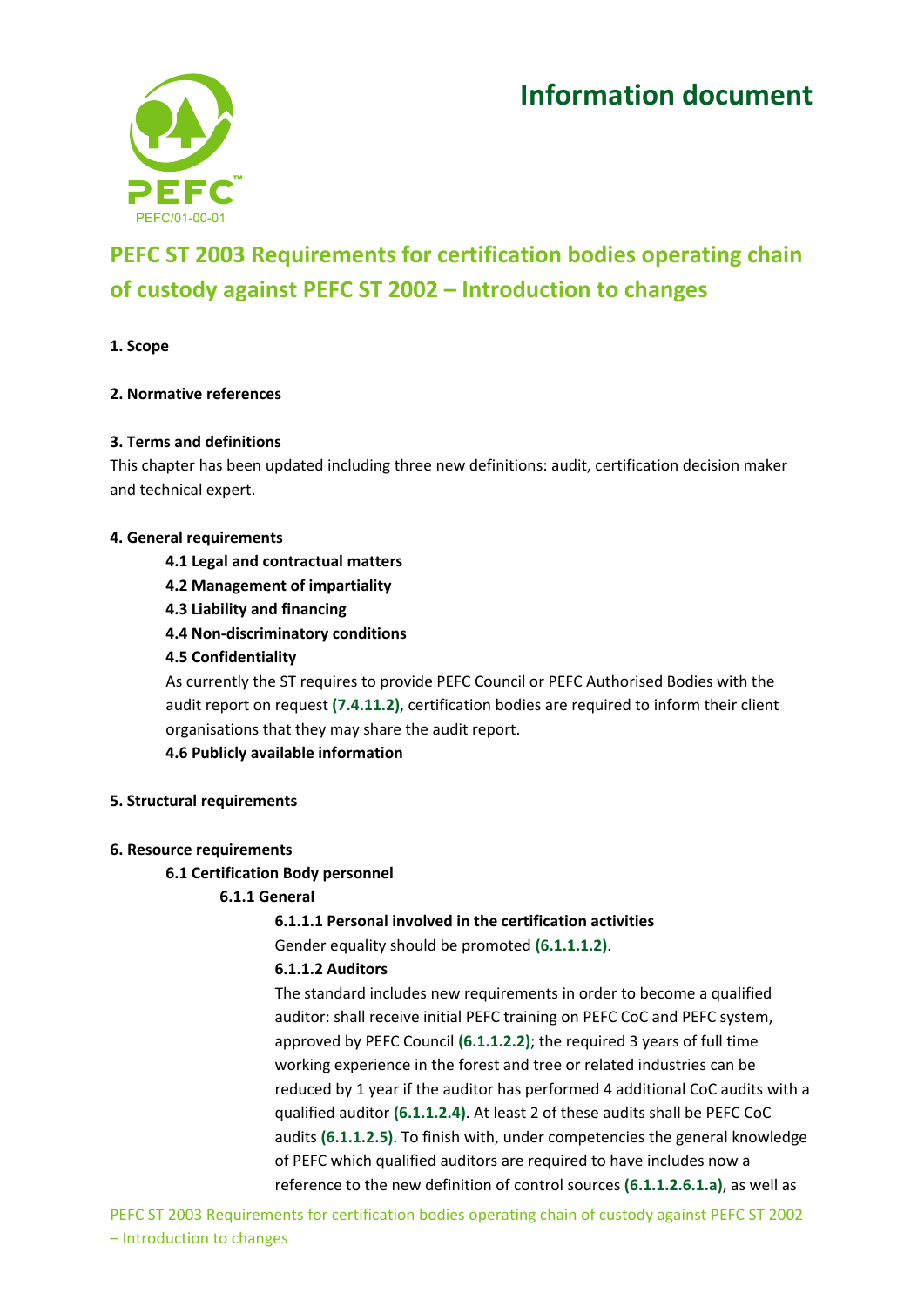specifications on social issues, such as international conventions on workers rights and labour contracts and or collective bargaining agreements **(6.1.1.2.6.1.d).** 

# **6.1.1.3 Audit team**

Gender balance should be considered.

#### **6.1.1.3.1 Technical experts**

Technical experts shall be independent from the auditee and their names and affiliations included in the audit report.

#### **6.1.1.3.2 Certification decision maker**

New requirements, similar to the requirements to become a qualified auditor, have been included for certification decision maker. As certification decision maker may consist on a committee or group of people, at least one of the members shall comply with these requirements out.

# **6.1.2 Management of competence for personnel involved in the certification process**

Some of the requirements that were under *6.1.1.2 Auditors* have been moved here. So in this version 6.1.1.2 defines the requirements to become a qualified auditor, and 6.1.2 the requirements for already qualified auditors. To maintain the qualification, auditors shall perform at least 5 external audits per year and 2 of them shall be PEFC CoC audits.

#### **7. Process requirements**

#### **7.1 General**

The certification body may provide publicly available documents published by the PEFC Council or a PEFC National Governing Body.

#### **7.2 Application**

The information the certification body shall obtain from the certified companies does not need to be at the first contact, but should take place before the application review and the audit.

#### **7.3 Application review**

This clause has been reordered and some requirements moved to 7.4.

#### **7.4 Audit**

This clause has been restructured and rename to "Audit" instead of "Evaluation".

As part of the purpose of the audit, certification bodies shall collect data as required by the PEFC notification contract **(7.4.4.a)**.

In general, audits shall be conducted on-site. However, the standard opens the possibility to remote auditing with the use of ICT tools for organisations without physical handling of finished and labelled products **(7.4.6)**.

As already mentioned, on request, certification bodies may have to provide a summary of the audit report to PEFC **(7.4.11.2)**.

#### **7.5 Review**

# **7.6 Certification decision**

Before granting initial certification, as a minimum major and minor nonconformities shall be solved **(7.6.2)**. Before recertification, major nonconformities shall be solved **(7.6.3)**.

PEFC ST 2003 Requirements for certification bodies operating chain of custody against PEFC ST 2002 – Introduction to changes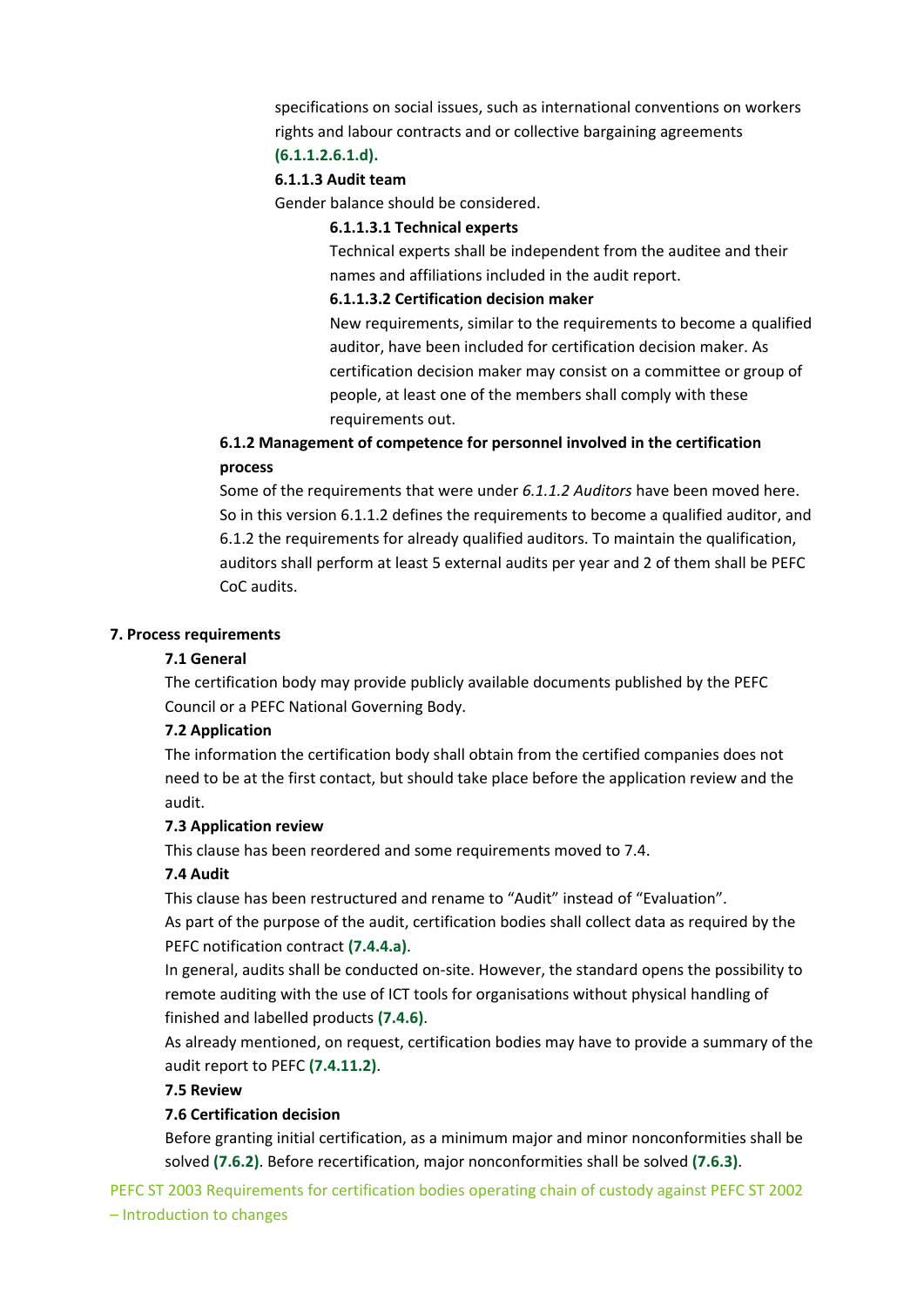# **7.7 Certification documentation**

Certificates shall include the PEFC logo with the licence number of the certification body **(7.7.1.e)** and indicate whether it is an individual or a multisite certificate **(7.7.1.c)**. The scope of the certificate shall include: the Chain of Custody standard, the PEFC Trademarks standard and the products covered by the certificate, following the PEFC Council product categories **(7.7.2)**. The certificate shall be issued in English, and any other language, as appropriate **(7.7.4)**. Regarding project certification, the standard clarifies how certificates should be issued: "name and address" refers to the name and address of the controlling entity. The name of the project can be included as a product in the scope of the certificate **(notes to 7.7.1.b and 7.7.2.d)**.

# **7.8 Directory of certified products**

# **7.9 Surveillance**

The certification body shall carry out at least 4 surveillance audits before expiration of the certificate.

# **7.10 Changes affecting certification**

# **7.11 Termination, reduction, suspension or withdrawal of certification**

If a certificate is terminated, suspended or withdrawn, certification bodies shall inform organisations that they are not allowed to make PEFC claims or use the trademarks.

# **7.12 Records**

# **7.13 Complaints and appeals**

Two new requirements have been added to this clause. The first one seeks to ensure that PEFC Council gets informed within 30 days of any claims of non-compliance with certification requirements by client organizations **(7.13.1)**. The second requires certification bodies to provide the PEFC Council with summary reports for resolved complaints and appeals, and details the minimum content for these reports **(7.13.2).**

#### **8. Management system requirements**

# **8.1 Internal audits of the certification body**

On request, certification bodies shall provide to PEFC Council or the PEFC Authorised Body the results of annual internal audits, limited to the performance of PEFC Chain of Custody certification activities.

#### **Appendix 1. PEFC notification of certification bodies**

# **Appendix 2. Accreditations accepted by the PEFC Council**

The IAF regional groups have been updated.

Accreditation certificate shall also cover the Trademarks standard and being issued in English and any other additional languages, as applicable.

#### **Appendix 3. Multi‐site chain of custody certification**

- **1. Introduction**
- **2. Eligibility criteria for the multi‐site client organisation**
- **3. Eligibility criteria for the certification body** 
	- **3.1 General**

PEFC ST 2003 Requirements for certification bodies operating chain of custody against PEFC ST 2002 – Introduction to changes